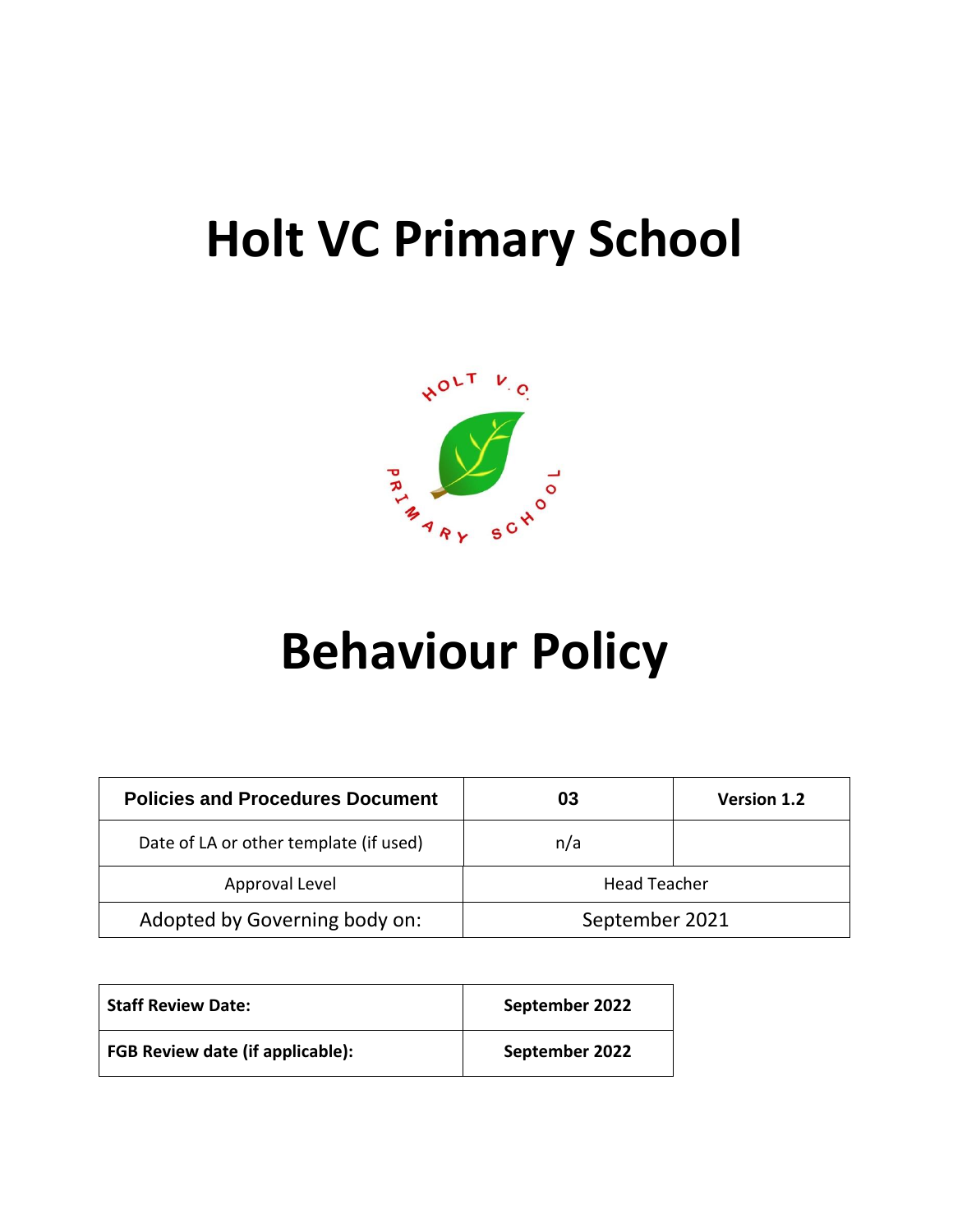

#### **HOLT VC PRIMARY SCHOOL**

#### **Behaviour Policy**

#### **Our School aims to provide a rich and creative curriculum within the context of Christian values and beliefs, which will foster within each child a lifelong love of learning.**

#### **Rationale**

At Holt Primary we believe that is everyone's responsibility to make sure our school is a safe and effective learning environment.

- It is the responsibility of all adults who work in the school to follow and promote this policy
- It is the responsibility of every pupil to recognise their part in following this policy
- It is the responsibility of all parents to support their child and the school in working together to achieve this
- It is the responsibility of all adults who visit our school to model high standards of behaviour.

#### **Aims**

#### **The aims of this policy are to set clear expectations for all staff and ensure consistent implementation. We want to:**

- Ensure there is a consistent **whole school approach** to managing behaviour
- Create a secure and positive environment in which all children are valued and care, consideration and respect for others is at the heart of our community.
- Have the highest expectations of behaviour for all children, communicating this effectively to them at all times.
- Encourage children to take responsibility for their own behaviour
- Acknowledge that everyone has a part to play in our school community, are valued and should be listened to.
- Promote good behaviour through positive praise which will allow effective learning to take place and each child to realise his/her full potential.
- Create a positive learning environment where children can learn and teachers can teach.

#### **Promoting Good Behaviour**

The school promotes and endorses good behaviour in a variety of ways. These include:

- Living our core school values: **Determination, Inspiration, Excellence, Respect, Supporting Others, Reflection and Resourcefulness**
- Drawing up and sharing of our school/classroom rules at the start of each school year and revisiting them as necessary
- Demonstrating, explaining and highlighting good behaviour across the school including assemblies, circle time and through our PHSE curriculum
- Sharing and enforcing classroom/breaktime/lunchtime rules
- Recognition, highlighting and celebration of positive behaviour around the school
- Verbal praise and encouragement for children to take responsibility for their own behaviour choices
- Constructive feedback, time and help for children to articulate their feelings, respond, and discuss reasons for the choices made, so that they understand how they can make better choices/the right choice
- Particular recognition of good behaviour from Head/Deputy
- Communicating our expectations to parents

#### **Rewards**

Good behaviour choices could be celebrated and rewarded in the following ways:

- Positive praise and feedback highlighting the good behaviour
- Awarding of stickers
- Completion of our values leaves and Treat Trees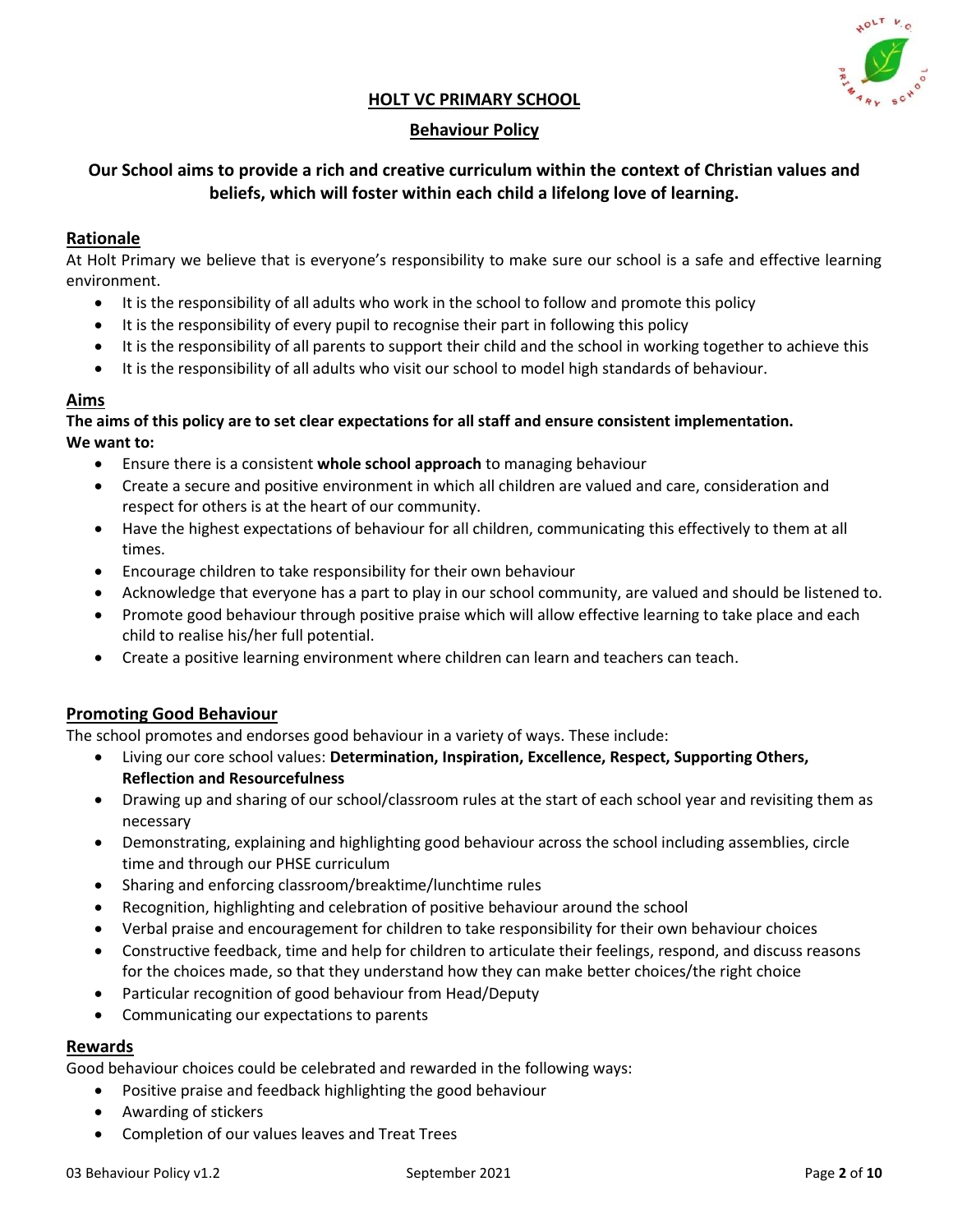

- Golden leaves awarded in sharing assemblies, recognising particular achievements in both work and behaviour
- Recognising individual children's achievements in/out of school
- Displays which recognise individual efforts or achievements
- Feedback to parents recognising special achievements/successes

#### **Sanctions**

There will be occasions when a child's behaviour is not acceptable, for example if a child is behaving in a way that is causing disruption to learning or is proving a risk to the safety of themselves or someone else. Children need to understand there will be consequences for poor/unacceptable behaviour choices.

The school has a hierarchy of sanctions to deal with unacceptable behaviour. Guidance is given to all staff to ensure that sanctions are applied consistently and fairly. Staff will regularly review practice and ensure consistency of approach.

#### **Behaviour Management Strategies**

In response to individual children, the situation and the circumstances, a range of behaviour management strategies can be employed by staff:

- Positive reminders of what behaviour is expected
- Quiet talk/verbal reminder with individual child to reinforce expectations
- Non-verbal signs (look/frown)
- Using resources/equipment e.g fiddlesticks/wobble cushions to focus attention
- KS1 movement of child's name on visual display, with explanation given to the child
- Change of seat within the classroom/Use of specific table to work alone
- Movement of children around the classroom to support better learning
- Possible loss of **some** playtime to reflect on behaviour/complete work
- Prompts for individual reflection

Class teacher should complete ABCC forms to monitor triggers, incidents and identify any patterns.

If a child does not respond to classroom management strategies, persistently demonstrates low level disruptive behaviour or exhibits challenging behaviour then the child moves onto the behaviour card system (Appendix A).

#### **SEND**

Some children may need extra support in managing their behaviour. These may include children with particular emotional and behavioural difficulties or specific educational needs. Account is taken of each child's individual needs, taking note of their age, stage of development and any specific emotional needs. This may include setting up a home/school contact book to promote communication, the drawing up of a de-escalation plan or external referral for support. The referral procedures will ensure co-ordinated support from parents, teachers, the Special Educational Needs Governor and the SENCo.

The expectation is that parents will co-operate and work in partnership with the school to support their child in improving his/her behaviour and will work with them to do so, including signposting to external sources of support such as school nurse, parent support groups. The school may also call upon external agencies such as behaviour support, paediatrician, educational psychologists or the Multi Agency Safeguarding Hub - where appropriate.

#### **Internal Exclusion**

Should a child receive a number of red cards in a short space of time or for a one-off serious offence which could include bullying, physical harm, racial abuse, vandalising property, they may be given an internal exclusion**.** Internal exclusion is where children are removed from their class/break times and taught separately in a different area of the school for a set period. Parents will always be informed of any decision to apply an internal exclusion. There will be a reintegration meeting before the child returns to class.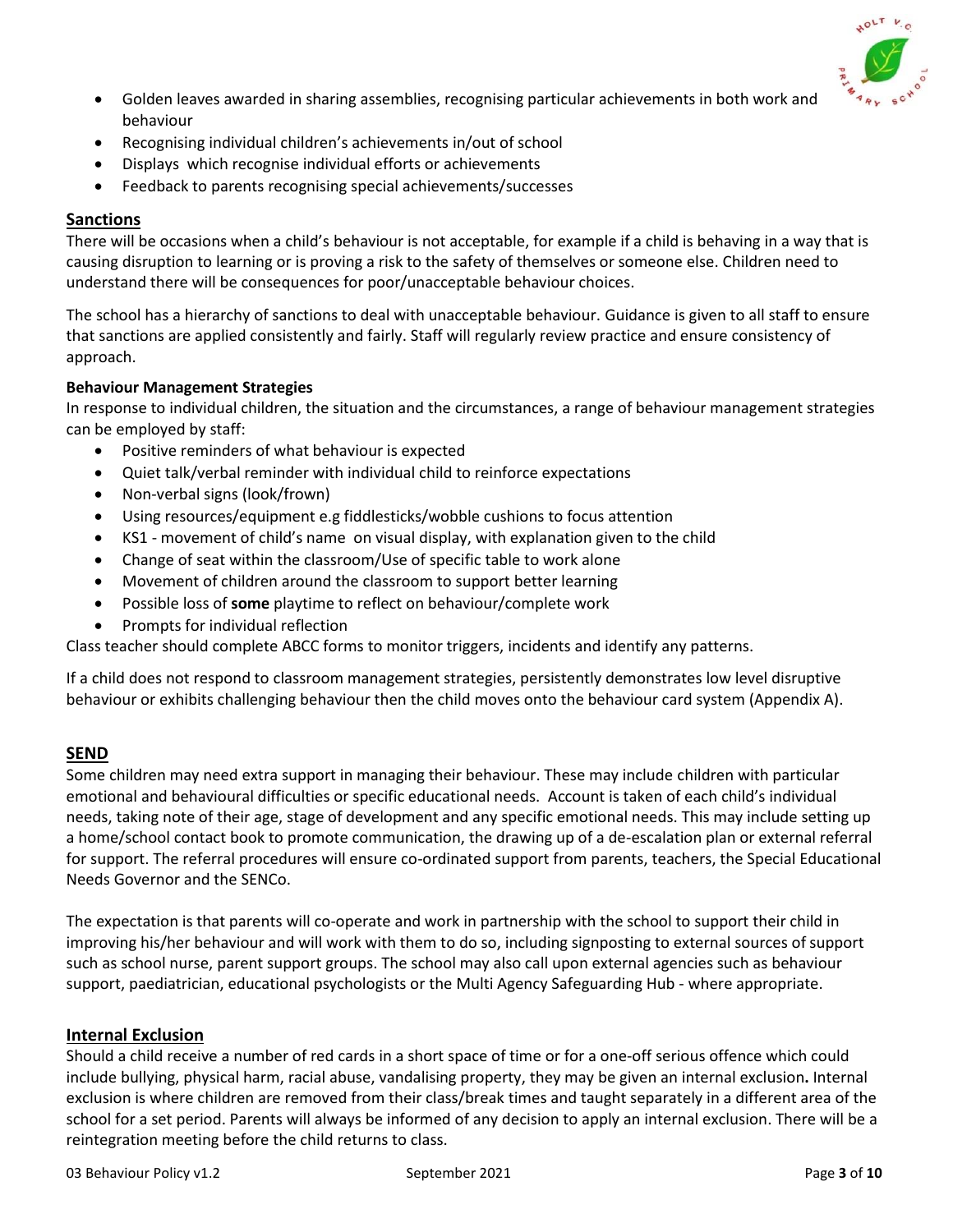

#### **Exclusion**

In exceptional cases, where all the above sanctions have been unsuccessful, the decision to exclude a child will be taken:

- In response to serious breaches of this behaviour policy
- If allowing the child to remain at the school would seriously harm the education, safety or welfare of others within the school.

Exclusion could be:

- Fixed term exclusion (for a given period)
- Permanent exclusion

The exclusion of a child will follow the guidelines set down in Section 68 of the Schools Standards and Framework Act 1998 and Chapter 6 of the DFES Circular 10/99 Social Exclusion: Pupil Support. Arrangements will be made for work to be sent home during the period of exclusion. Parents will be notified of their right to appeal.

#### **Physical Restraint**

Physical restraint is the positive application of force in order to protect a child from causing injury to him/herself or others or seriously damaging property. It will only be used as an exceptional measure – a last resort and not for disciplinary purposes.

Physical restraint should only be used as a last resort when:

- a) There is a risk of injury to a person or significant damage to property;
- b) When there is a risk of a criminal offence being committed or as a personal self-defence measure.

The school follows Wiltshire LA guidance on physical restraint and a member of the SMT will always be called on to be present to ensure the safety of all individuals and appropriate paperwork completed when restraint is used in line with LA/national guidance.

#### **Bullying**

**Bullying** is defined as the repetitive, intentional harming of one person or group by another person or group, where the relationship involves an imbalance of power.

Bullying is, therefore:

Deliberately hurtful

Repeated, often over a period of time

Difficult to defend against

Bullying can include:

| <b>TYPE OF BULLYING</b> | <b>DEFINITION</b>                                                           |
|-------------------------|-----------------------------------------------------------------------------|
| Emotional               | Being unfriendly, excluding, tormenting                                     |
| Physical                | Hitting, kicking, pushing, taking another's belongings, any use of violence |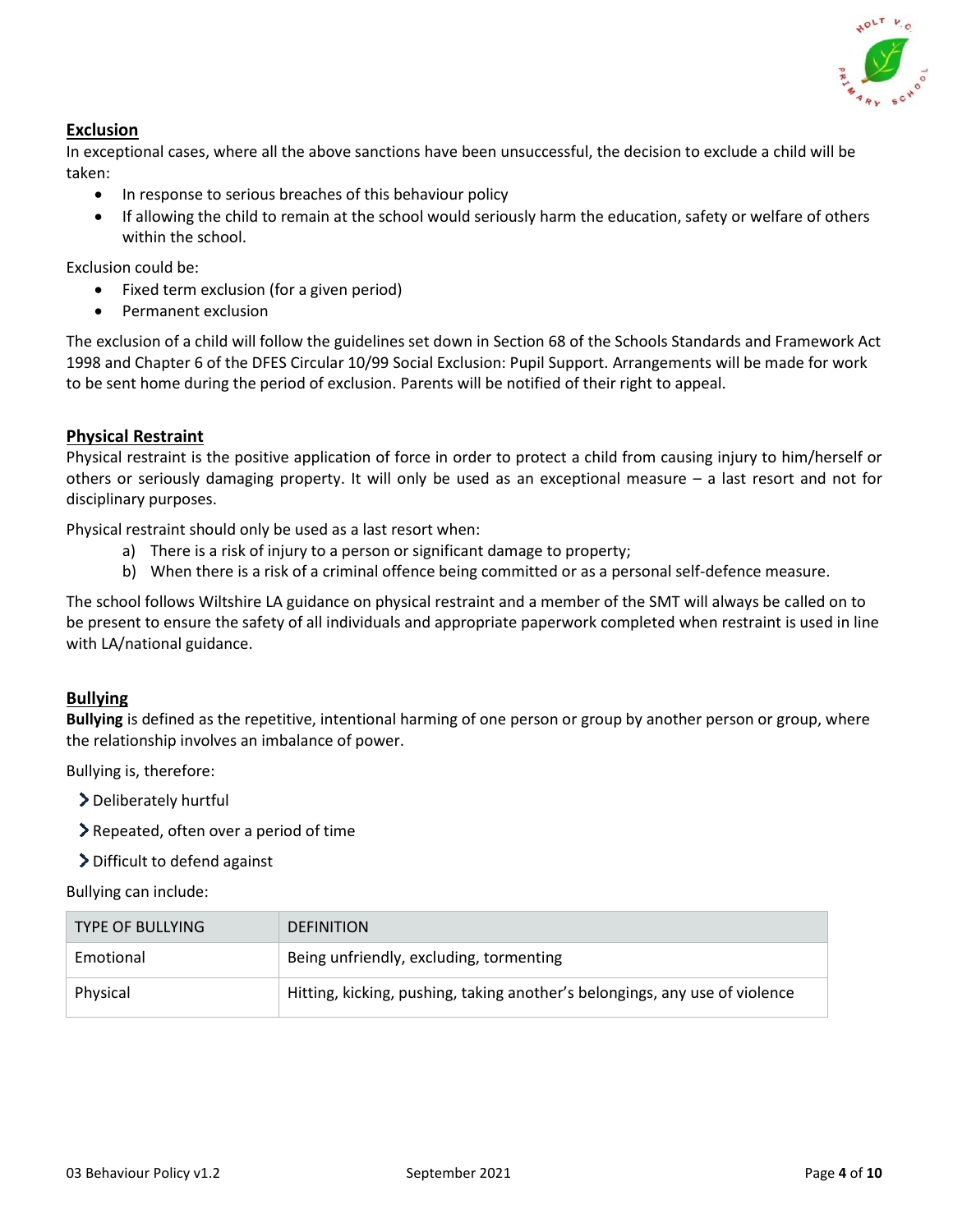

| <b>TYPE OF BULLYING</b>                                                                                                  | <b>DEFINITION</b>                                                                                                                                                                   |
|--------------------------------------------------------------------------------------------------------------------------|-------------------------------------------------------------------------------------------------------------------------------------------------------------------------------------|
| Prejudice-based and<br>discriminatory, including:                                                                        | Taunts, gestures, graffiti or physical abuse focused on a particular<br>characteristic (e.g. gender, race, sexuality)                                                               |
| $\bullet$ Racial<br>• Faith-based<br>• Gendered (sexist)<br>• Homophobic/biphobic<br>• Transphobic<br>• Disability-based |                                                                                                                                                                                     |
| Sexual                                                                                                                   | Explicit sexual remarks, display of sexual material, sexual gestures,<br>unwanted physical attention, comments about sexual reputation or<br>performance, or inappropriate touching |
| Direct or indirect verbal                                                                                                | Name-calling, sarcasm, spreading rumours, teasing                                                                                                                                   |
| Cyber-bullying                                                                                                           | Bullying that takes place online, such as through social networking sites,<br>messaging apps or gaming sites                                                                        |

Details of our school's approach to preventing and addressing bullying are set out in our anti-bullying strategy.

#### **Peer on Peer abuse**

All children have a right to attend school and learn in a safe environment. All peer on peer abuse is unacceptable and will be taken seriously. Peer on peer abuse is sexual, emotional or physical abuse that happens between children of a similar age or stage of development. Peer on peer abuse is not tolerated, passed off as "banter" or seen as "part of growing up". We recognise that peer on peer abuse can manifest itself in many ways, including, but not limited to:

- · bullying (including cyber bullying)
- · gender based violence/sexual assaults
- · sexting or youth produced imagery
- · radicalisation
- · Child Sexual Exploitation
- · abuse in intimate relationships
- · children who display sexually harmful behaviour

· 'upskirting' or any picture taken under a person's clothing without them knowing to obtain sexual gratification or cause humiliation or distress.

· initiation/hazing type violence and rituals.

Consequently, peer on peer abuse is dealt with as a safeguarding issue, recorded as such and not managed through the systems set out in the school behaviour policy. The school's peer on peer abuse procedures are detailed in our Peer on Peer Abuse Policy.

Following investigation, and where behaviours are deemed 'Normal', such behaviours will be addressed through a discussion with the child/ren to develop their understanding of appropriate behaviours.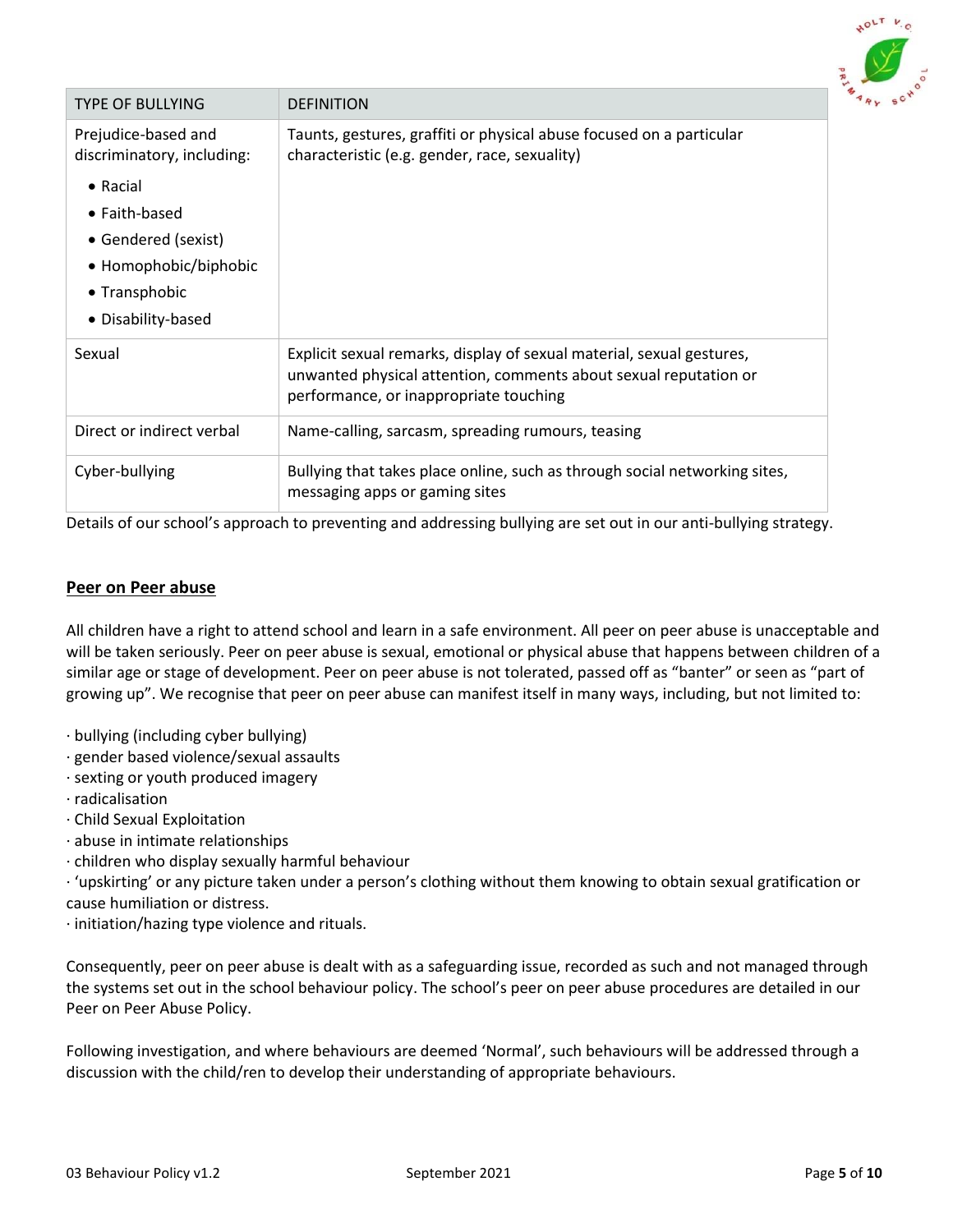

#### **Items not allowed in school**

- Items which are banned in school include any item which could be used as a weapon, matches, any form of drugs (including medicines, which have not had a medicine form completed), knives, firearms, sprays, alcohol or stolen items.
- Children's mobile phones are not allowed in school, on trips or at school events. If found they should be taken to the school office and parents contacted.
- Electronic games are not allowed to be brought to school including at the end of term when the children may be invited to bring in games to play. Any electronic games will be confiscated.
- Money may only be brought into school for specific, organised events.

The Headteacher, staff and governors will share in the regular ongoing review of the policy and its effectiveness.

#### **Links with Other Policies**

- Exclusions policy
- Safeguarding Policy
- Anti-bullying strategy
- Use of force to control or restrain pupils
- Peer-on-Peer Abuse Policy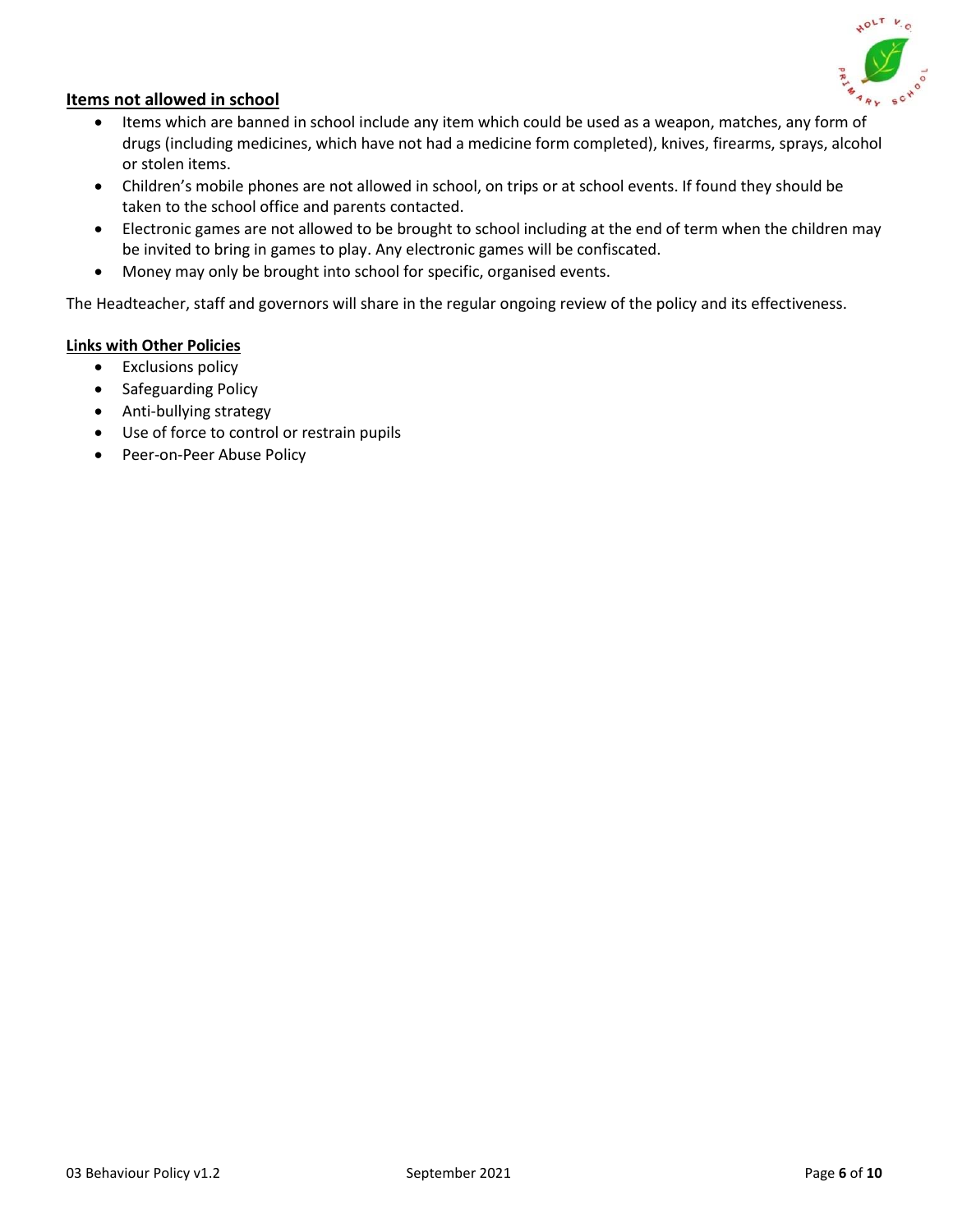

**Appendix A – Behaviour Card System**

ABCC forms to be completed and colour coded (yellow/red) on the righthand side of the page. If a trend/pattern is identified, the class teacher will speak to parents/carers. It may also be appropriate to seek advice from colleagues eg SENCo

Class teachers should inform the child's parent/carer – either by phone or in person at the end of the day - that their child's behaviour has reached the yellow or red card stage.

A child could go straight to a red card if behaviour is particularly challenging

If a child refuses to leave the classroom, as requested, then parents will be informed.

# **Classroom management strategies**

# **Warning**

You will be **warned** that continued challenging behaviour may result in a **Yellow Card** and time out to reflect in another class.

## **Yellow Card**

You will be sent to another class for 10 minutes to reflect on your behaviour. Alternatively, this could be a loss of break time if more appropriate.

## **Red Card**

You will be sent to Head/Deputy

A Red Card will be sent home for your parents to sign and send back to school.

### **Further Red Cards**

If you receive further Red Cards in a week, you will be sent to the Headteacher and we will ask your parents to come and talk to us.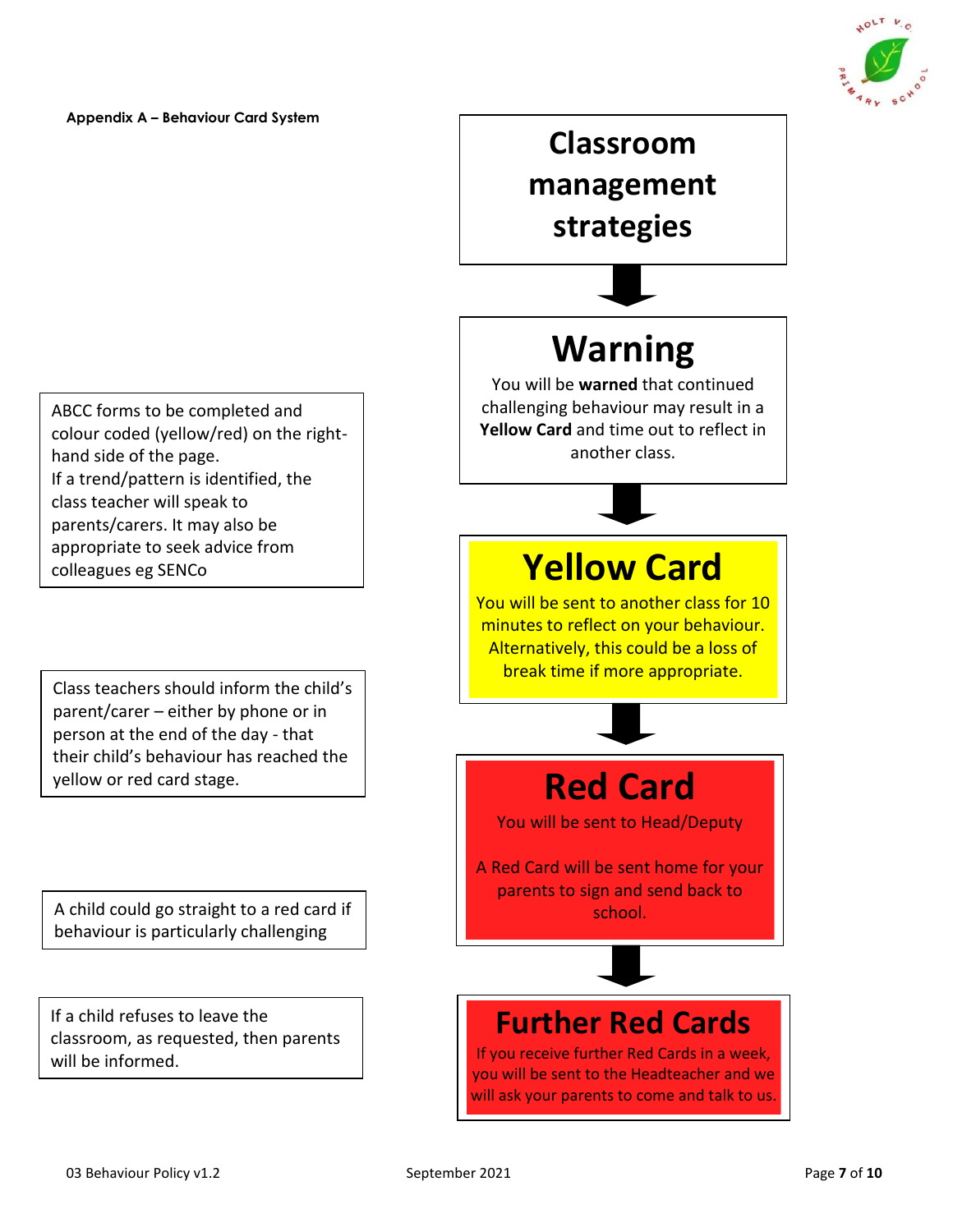

#### **ABCC Chart**

|                               |                                       |                                           | CLASS                                   |                                                                 |
|-------------------------------|---------------------------------------|-------------------------------------------|-----------------------------------------|-----------------------------------------------------------------|
|                               |                                       |                                           |                                         |                                                                 |
| Date/Day<br>/Time<br>Observer | ANTECEDENT - What<br>happened before? | <b>BEHAVIOUR - What</b><br>did he/she do? | CONSEQUENCE-<br>What did you<br>say/do? | COMMUNICATION -<br>What was he/she<br>trying to<br>communicate? |
|                               |                                       |                                           |                                         |                                                                 |
|                               |                                       |                                           |                                         |                                                                 |
|                               |                                       |                                           |                                         |                                                                 |
|                               |                                       |                                           |                                         |                                                                 |
|                               |                                       |                                           |                                         |                                                                 |
|                               |                                       |                                           |                                         |                                                                 |
|                               |                                       |                                           |                                         |                                                                 |
|                               |                                       |                                           |                                         |                                                                 |
|                               |                                       |                                           |                                         |                                                                 |
|                               |                                       |                                           |                                         |                                                                 |
|                               |                                       |                                           |                                         |                                                                 |
|                               |                                       |                                           |                                         |                                                                 |
|                               |                                       |                                           |                                         |                                                                 |
|                               |                                       |                                           |                                         |                                                                 |
|                               |                                       |                                           |                                         |                                                                 |
|                               |                                       |                                           |                                         |                                                                 |
|                               |                                       |                                           |                                         |                                                                 |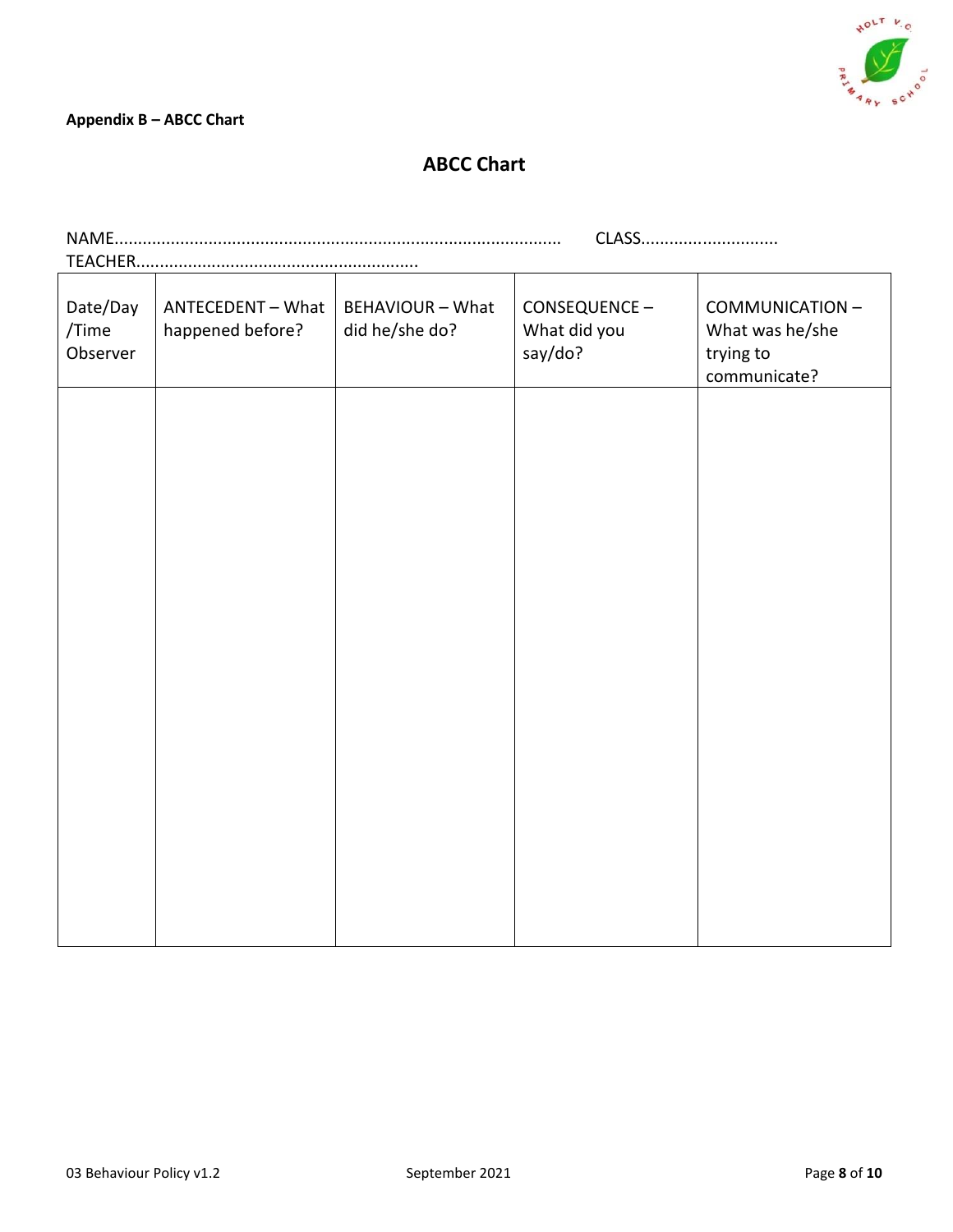

**Appendix C – Red Card (to be adapted as necessary)**

| Dear parent,                                                                                                                                                                                                  |
|---------------------------------------------------------------------------------------------------------------------------------------------------------------------------------------------------------------|
| I am sorry to report that, XXXXXXX has made some poor/unacceptable behaviour choices in school<br>today.                                                                                                      |
| I would be grateful if you could attend a meeting with the headteacher, the special educational needs<br>co-ordinator and myself, to discuss how we can best support your child in improving their behaviour. |
| Insert details of the meeting time, date and location, as necessary, or how to contact the school to<br>arrange the meeting.                                                                                  |
| Yours sincerely,                                                                                                                                                                                              |
| Class teacher name:                                                                                                                                                                                           |
| Class teacher signature:                                                                                                                                                                                      |
| Date:                                                                                                                                                                                                         |